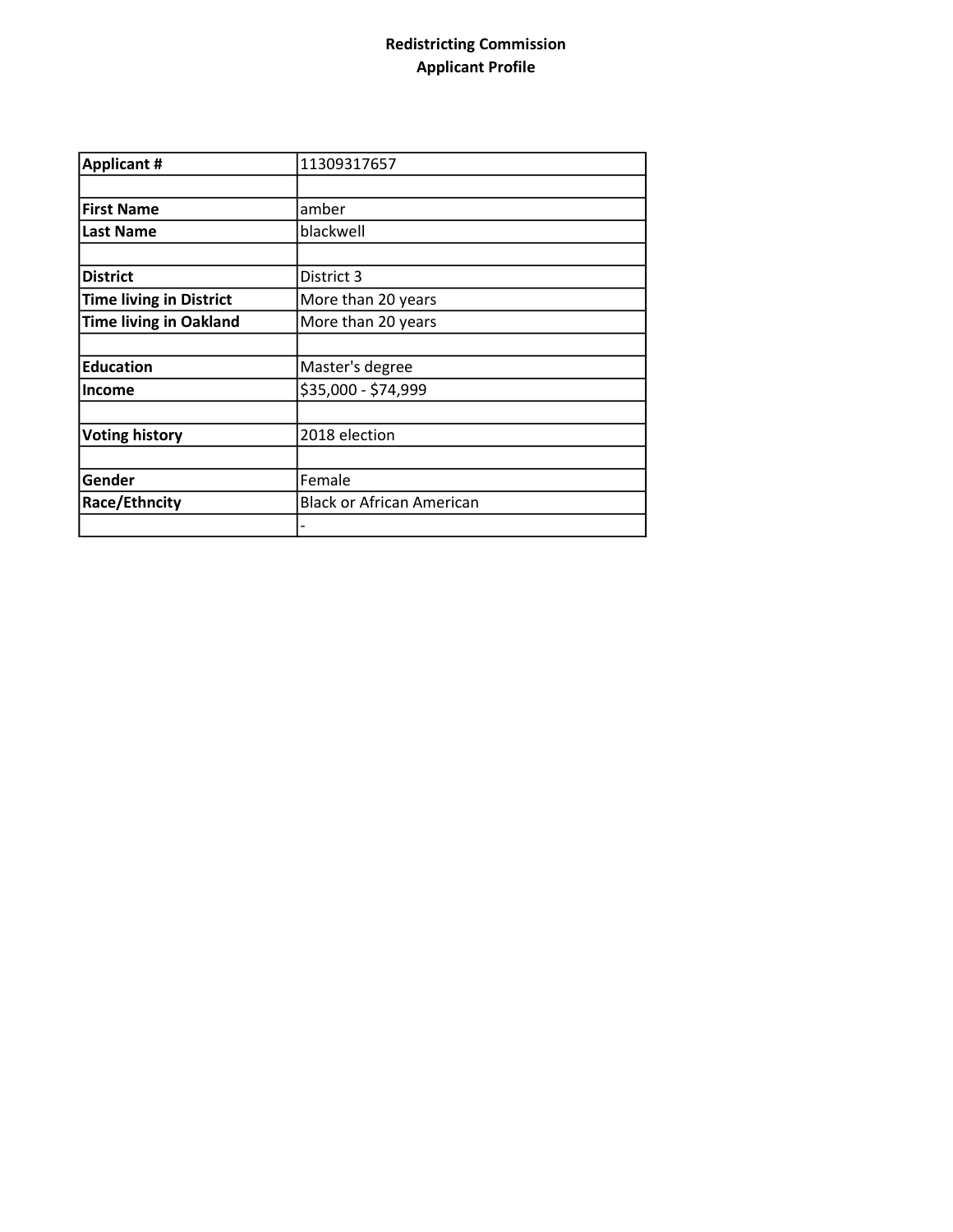## **Supplemental Questionnaire**

Your response to each of the mandatory following questions is limited to no more than 500 words. Please type in the space provided for each question.

\*1. Why do you wish to serve on the Commission and why do you think the work of the Commission is important?

I wish to serve on the commission to lend my professionalism, humor, and keen knowledge of Oakland with its unique neighborhoods, children, and families. I feel the work of the redistricting commission is important because it helps chronicle population trends and help make decisions based on the population inhabiting areas during certain points in time. Over the past ten years the demographics of Oakland have changed drastically. The needs that communities had ten years ago have changed with the populations that have relocated out of and inside of the city. This work is important to me as an African American Female resident of Oakland for forty-nine years. It is important because I have witnessed the trends within the city, I am familiar with the history of Oakland because I am an Historian by training while being raised up within it neighborhoods, and I am passionate about the continued diversity and equity that our city is known for.

\*2. Explain what it means to be impartial and describe your ability to exercise impartiality.

What it means to be impartial in the context of service reflects one's ability to work alongside others evaluating the facts or data presented for decision making or discussion in an open-minded way. Being impartial is being able to evaluate information neutrally and fairly once mutually. Honoring agreements around engagement that have been set by the group is also ways impartiality is maintained. I am able to engage impartiality because I have the ability to look at facts, data, or information in an objective way utilizing my knowledge of Oakland balanced with what other individuals perceive the data reveals and the perspectives of the group.

\*3. The Commissioners will need to work collaboratively in redrawing district boundaries. Provide an example from when you had to set aside your own self-interest to achieve a common goal.

In operating a non profit that provides school and community based services I have had to manage our organizations community collaboratives providing services alongside partners who have competing priorities at times. My self-interest can manifest in that if one has a set of objectives to meet as well as a set of principles by which to deliver services to Oakland's most vulnerable populations the need to be assertive is necessary. Often times what is best for the children and families is not what is best for partnership adult outcomes. In order to achieve common goals which are high quality service delivery options for children and families being able to navigate through the white noise and extrapolate the common points of service focus on achieving that common endeavor can be done.

\*4. All Commissioners must demonstrate an understanding of and appreciation for Oakland's diversity. Describe your knowledge of and appreciation for Oakland's people and places, and how this will enhance your work as a commissioner.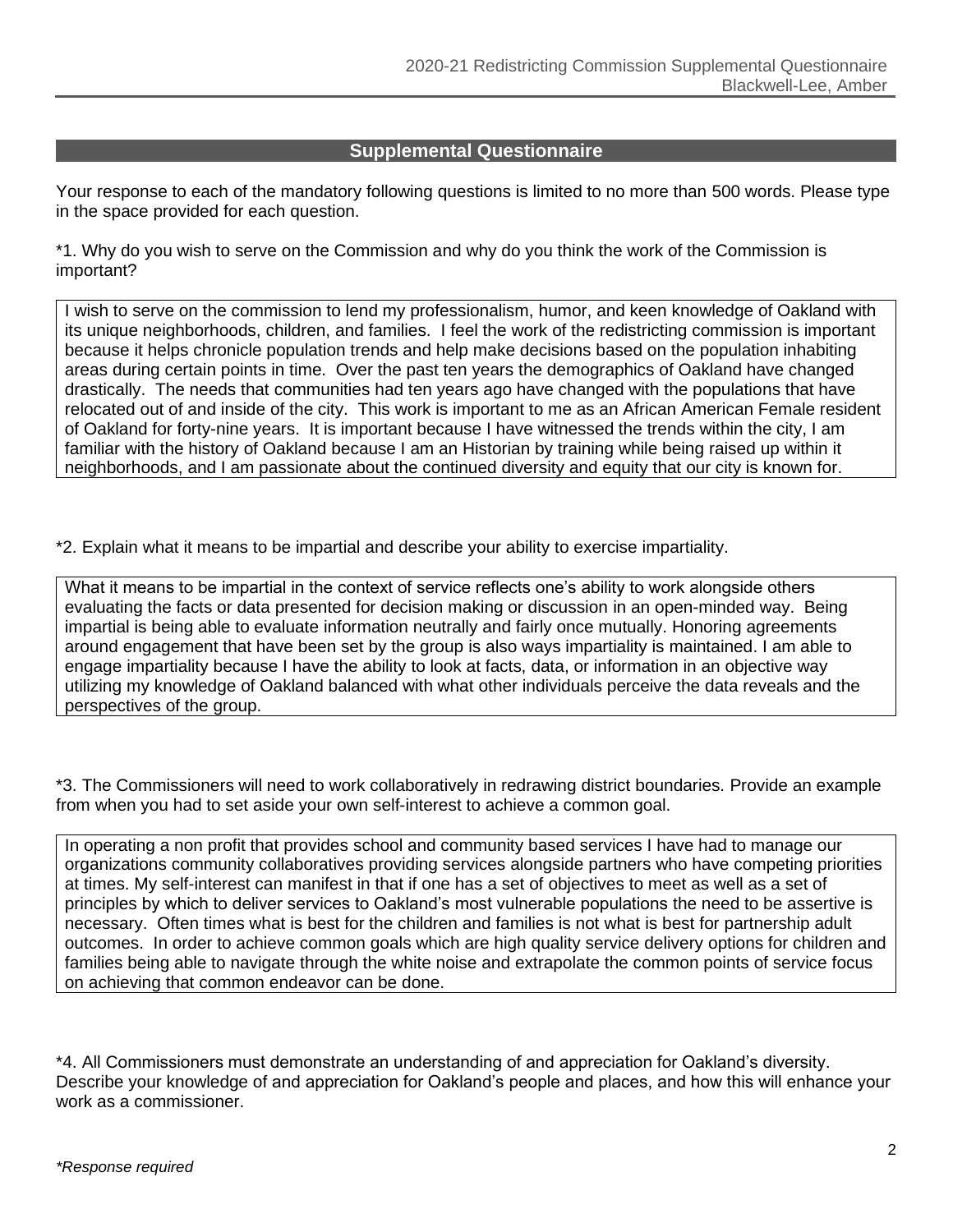My knowledge of Oakland's people, places, history and achievements will be an enhancement as a commissioner. My forty nine proud years as a Oaklander will help me demonstrate all the ways I understand and appriciate my City. My family came to Oakland during the great migration of Blacks from the South after World War II. I grew up hearing my Grandmother stories of the history of African Americans in settling West Oakland then migrating to the East because she lived it. I know stories about the first African American woman to work in retail downtown Oakland because my Grandmother knew her. I have a deep appreciation for Oakland because I was raised here, have had my success here, birthed and raised my children here, and educate its children as a part of my life's work. My Grandparents and parent graduated from Oakland Public Schools and I dedicated much of my college studies to the examination of Oakland and its place in the African American diaspora. As an Ethnic Studies Major, from San Francisco State in the 90's I have a knowledge and keen understanding of the interface of culture in Oakland. Oakland once held the reputation of being the most diverse city in the world. That was a very proud honor. I have an appreciation for the history of Oakland, I lived it, grew up with stories of old Oakland including 7<sup>th</sup> street, Eastmont Mall, and Bushrod Park. Lake Merritt and Chabot are all familiar to me as I lived and received much of my elementary education I these areas, or hung out in every part of Oakland above and below MacAurther.

\*5. Provide an example from when you faced a complex question or situation. What problem solving skills did you use to solve it?

I am an individual when faced with a problem breaks it down rationally. I have a set of questions I ask myself when alkalizing the problem. I ask myself what the end game is. I ask myself and at times the other variable, what the other person is being asking for and why is it a problem for me. I then move from there. I always try and see the other persons perspective in order to make my point in a way that can be heard. I look at the facts and them weigh them with emotion as all humans have emotion. I also try and see what the root of the problem is and what the other person emotions and words are really asking for. As I am doing this, I am constantly trying to align what I want with what the understanding of what the problem is. If we cannot come to a point where there is understanding I can move using consensus-based decision-making strategies. If I cannot move past things, I would ask for more information to address my concerns or fears all the while attempting to persuade or understand the log jam of ideas.

\*6. Describe any professional, social, political, volunteer, community activities, and/or causes in which you have been involved or that you have financially supported. If you do not have any activities to report, type N/A in the space provided.

I have been an member of the Black Alliance for Educational Options, I am a member of the African American Chamber of commerce and I fiscally support Berkeley High Schools Black Engineering Program, and I helped found and administered the McClymond's Merit award, a one million dollar endowment that established a scholarship fund particularly for McClymond's High School students. Most of my time is spent operating the non profit in which I am a founding Board member working in six Oakland elementary the High Schools providing after school, school based behavioral health, and workforce development programming.

## *Additional Information (Optional)*